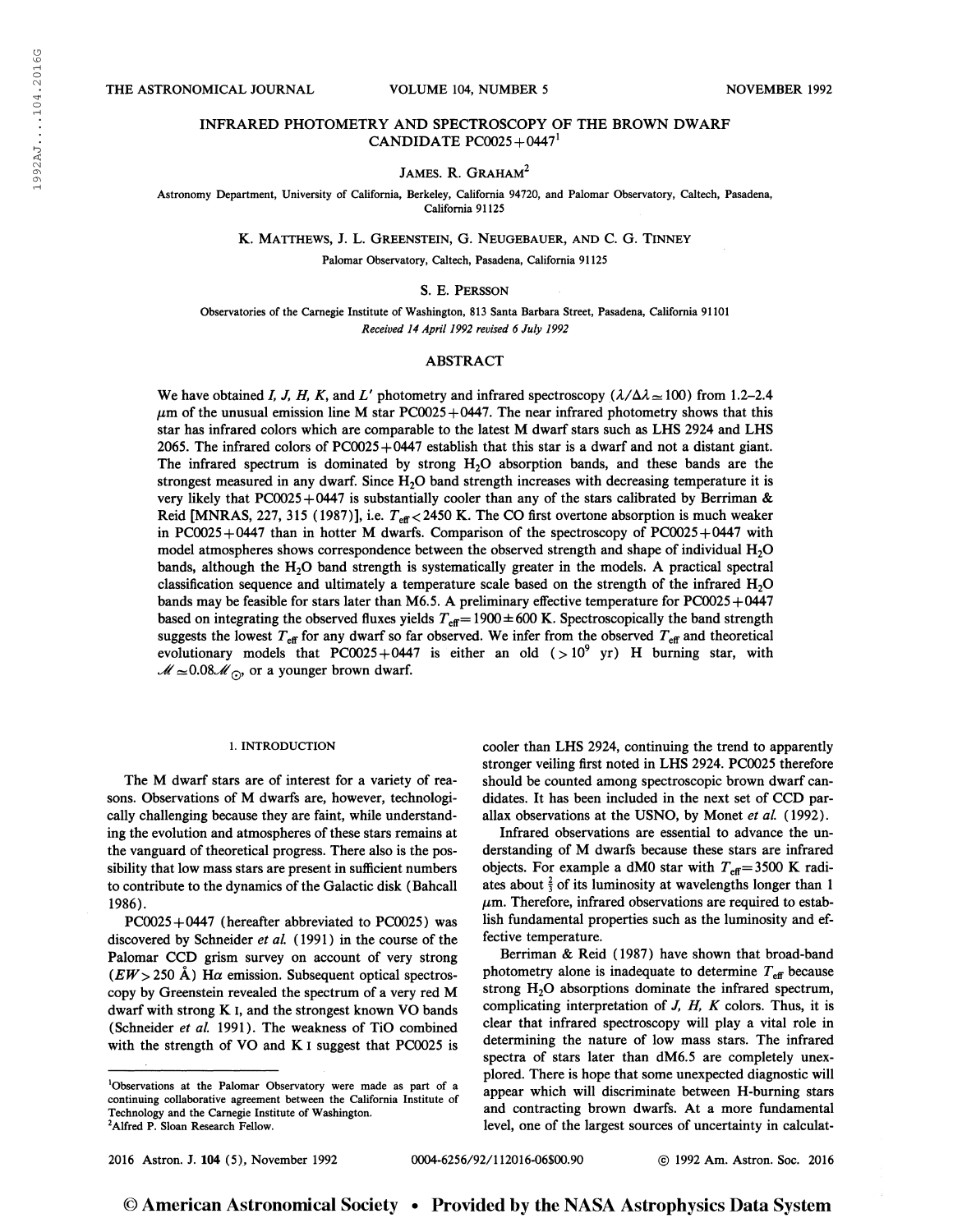|  |  | TABLE 1. Photometry. <sup>a</sup> |
|--|--|-----------------------------------|
|--|--|-----------------------------------|

| Filter       | Wavelength $(\mu m)$ | Magnitude              |
|--------------|----------------------|------------------------|
| $I_c$        | 0.9                  | $19.53 \pm 0.03$       |
| J            | 1.25                 | $16.11 \pm 0.06$       |
| H            | 1.65                 | $15.40 \pm 0.02$       |
| K            | 2.20                 | $14.87 \pm 0.04$       |
| $L^{\prime}$ | 3.7                  | $> 12.3$ (3 $\sigma$ ) |

<sup>a</sup>The *J, H, K,* and  $L'$  photometry is on the CIT system.

ing the properties of low mass ( $\langle 0.3\mathcal{M}_\odot \rangle$  stars can be traced back to the physics of their atmospheres (Dorman et al. 1989). In low mass stars, which are completely convective, the atmosphere acts as a thermostat which regulates the nuclear energy production in the interior. Hence, infrared spectroscopy, which can be used to check stellar atmosphere models, can also provide an empirical basis for validating theoretical models of the interiors of low mass stars.

### 2. OBSERVATIONS AND DATA REDUCTION

PC0025 was observed at the  $f/70$  Cassegrain focus of the Hale 5 m telescope with an infrared camera equipped with a Santa Barbara Research Corporation  $58\times62$  InSb direct readout detector array. The pixels correspond to 0"31 on the sky. Aperture photometry, listed in Table 1, in the  $J$ ,  $H$ ,  $K$ , and  $L'$  bands was derived from images of PC0025. Standard reduction techniques including linearization, sky subtraction, and flat fielding were employed. The magnitude scale was determined from observations of the CIT standards (Elias et al. 1982). Photometry in the  $I$ band, on the Cousins system, was also measured at Palomar, using the 60 inch telescope.

The infrared camera is equipped with a transmission grism and slits mechanism so that low resolution spectra can be obtained. Spectra of PC0025 were obtained from 1.16 to 2.46  $\mu$ m using a 1"0 slit and the broad-band photometric filters for order sorting. The effects of terrestrial atmospheric absorption and the instrumental response were corrected for by dividing the observed spectrum of PC0025 by the spectra of early G dwarf stars. This spectral type was chosen from the spectral atlas of Arnaud et al. (1989) on account of the virtually featureless continua of G dwarfs at this resolution. In particular, the  $H_2O$  and  $CO$ absorption bands in early G dwarfs are very weak. The reduced spectrum of PC0025 is shown in Fig. 1.

As the  $H_2O$  bands in the spectra of late type dwarfs such as PC0025 are of special interest, care was taken to ensure that absorption by terrestrial  $H<sub>2</sub>O$  could be corrected for. This was achieved by observing PC0025 and the spectral standard BS 448 ( $dG2$ ) at similar air mass; the K spectrum of PC0025 was obtained between air masses of 1.54 and 1.34, while BS 448 was observed at an air mass of 1.56, directly after PC0025. To check for systematic errors in correcting for atmospheric absorption, which might lead to the depressions in flux close to the edges of the atmospheric windows, we observed the dGl star BS 5618 at high air



1.5 Wavelength  $(\mu m)$ 

 $\overline{c}$ 

 $2.5$ 

FIG. 1. The optical infrared spectrum of  $PC0025+0447$ . The spectrum is dominated by very strong absorption in the wings of the 1.4, 1.9, and 2.7  $\mu$ m H<sub>2</sub>O bands. The optical data are taken from Schneider et al. (1991).

 $\overline{1}$ 

 $\mathbf{F}_{\nu}$  (mJy)  $0.\overline{5}$ 

 $\circ$ 

 $0.5$ 

mass (2.4) before PC0025. The ratio of the observed fluxes of BS 5618 at air mass 2.4 and BS 448 at air mass 1.6 is flat and featureless from 1.95 to 2.47  $\mu$ m with the exception of the two terrestrial  $CO_2$  bands at 2.02 and 2.06  $\mu$ m. The stronger band at 2.02  $\mu$ m yields an absorption of 0.4 mag per air mass. Since the standard was observed at higher airmass than PC0025 we will overestimate the flux from PC0025 at 2.02  $\mu$ m by  $\approx 6\%$  and by  $\approx 2\%$  at 2.06  $\mu$ m. Consequently, we are confident that the atmospheric absorption correction is accurate and that the strong absorptions seen in Fig. <sup>1</sup> are intrinsic. The airmass differences between object and standard for the  $H$  and  $J$  spectra were —0.32 and 0.03, respectively; small enough that the atmospheric correction is accurate to better than a few percent throughout the observed wavelength range.

The ratioed spectra of PC0025 were converted to a flux density scale by assuming that the spectrum of the G dwarfs could be described by a blackbody at a temperature equal to the effective temperature. The grism spectra are not photometric on account of the narrow slit used to obtain these data. Therefore, we used the broad-band photometry to establish the flux calibration. This was achieved by convolving the reduced spectra with the wavelength response tracings of the  $J$ ,  $H$ , and  $K$  filters installed in the dewar, and demanding that the integrated fluxes match the broad-band photometry. The magnitudes were converted to flux densities using stellar models and absolute visual measurements of  $\alpha$  Lyr (Oke & Schild 1970).

### 3. INFRARED PHOTOMETRY

The optical and infrared colors of late M dwarfs are invaluable for establishing the physical properties of these stars. Infrared  $J-H$  and  $H-K$  colors are useful because they are sensitive to the temperature and the nature of the opacity sources (Mould 1976). They therefore can be used to discriminate between giants and dwarfs and between dwarfs of different chemical abundances. The position of PC0025 on the  $J-H$ ,  $H-K$  color plane is shown in Fig. 2.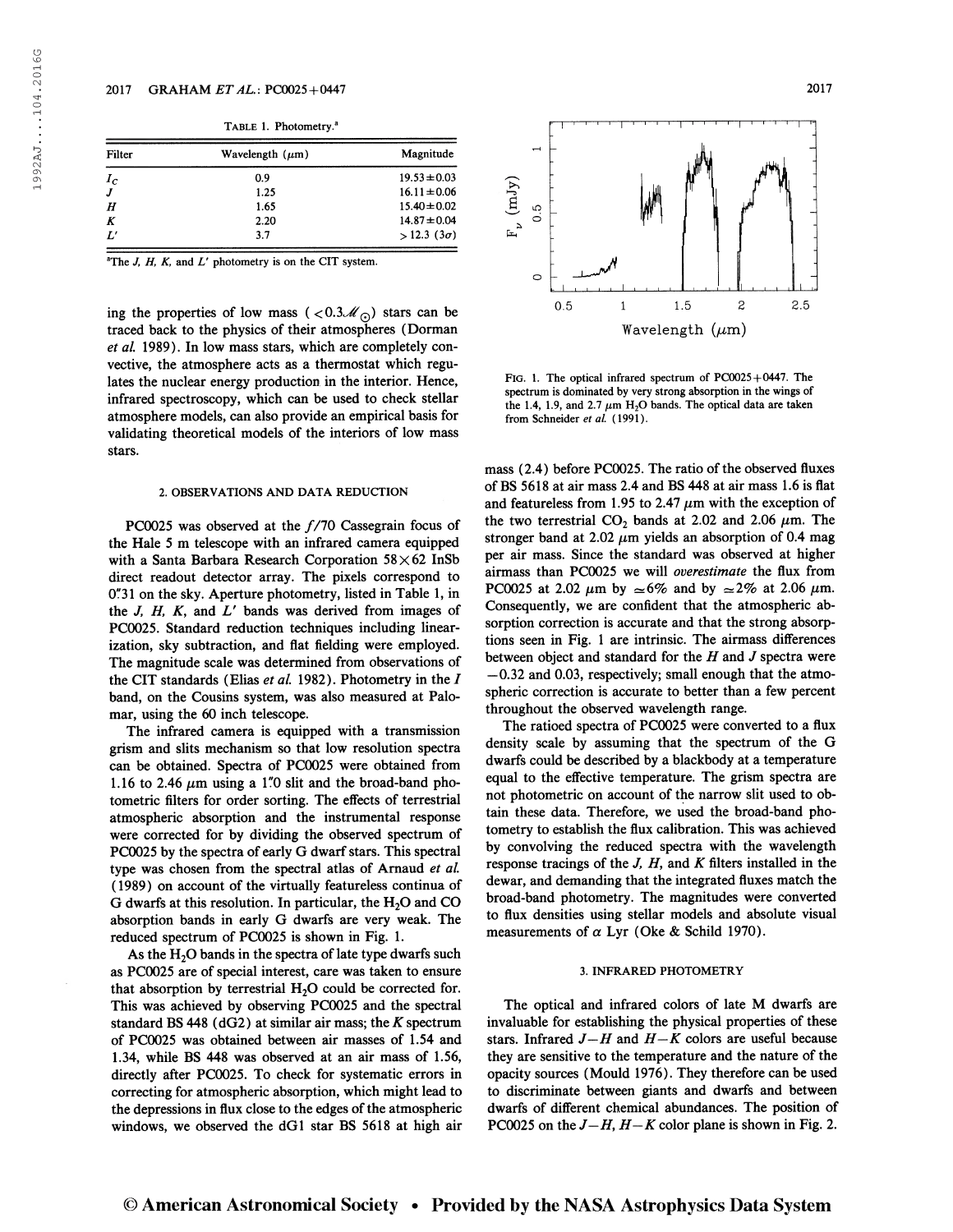

FIG. 2. The  $J-H-H-K$  diagram showing the position of PC0025 in relation to other late dwarfs. The solid line shows the loci of dwarfs from Leggett (1992).

Also shown on this diagram is the dwarf sequence from Leggett (1992), and the location of individual M dwarfs later than dM6. Late-type giants and dwarfs occupy distinct regions of the  $J-H-H-K$  diagram. For a given  $H-K$ , giants are  $\approx 0.3$  mag redder in  $J-H$ . Thus the infrared colors of PC0025 demonstrate that PC0025 is a dwarf star and not a giant, in accord with Schneider et al.'s analysis of the strength of  $K$  I in the optical spectrum. PC0025 lies at the red end of the locus of M dwarf colors. The infrared colors of PC0025 and the dwarfs—LHS 2924 (dM9e) and LHS 2065 (dM9e)—(Kirkpatrick et al. 1991) are comparable. These three stars have similar colors, and are significantly redder in J-H-H-K colors than the dM8's.

Optical-infrared colors such as  $V-K$  provide precise color temperatures (Bessell 1991 ) and the basis of accurate color-luminosity relations (Greenstein 1989) on account of the long wavelength baseline. Schneider et al. (1991) used preliminary infrared photometry and the  $M_{bol}$  vs  $V-K$ and I-K relations to conclude that  $M_{bol} > 13.7$  mag. Since the dominant sources of uncertainty continues to be in the extrapolation of the color luminosity relation, the new infrared results do not alter this conclusion.

The optical-infrared color of  $V-K=9.1 \pm 0.4$  mag also places PC0025 among the dM9 stars. An extrapolation of the  $T_{\text{eff}}$  vs V-K relation, using the calibration of Berriman & Reid (1987) for earlier stars ( $\leq dM6.5$  and  $T_{\text{eff}} \geq 2450$ K), suggests  $T_{\text{eff}} \approx 2000 \pm 100$  K for PC0025. Further discussion of the optical-infrared colors of PC0025 is limited by the accuracy of the optical data.

## 4. THE INFRARED SPECTRUM

The most immediate result of the spectroscopic data comes from the 2  $\mu$ m observations of PC0025, which show strong absorption at 2.0  $\mu$ m and only a relatively weak depression in the flux at 2.3  $\mu$ m. Comparison of PC0025 with the stars in the the 2  $\mu$ m spectral atlas of Arnaud et al. (1989) clearly confirms that these are characteristics of late dwarfs. PC0025 lacks the strong CO absorption at 2.3  $\mu$ m which would identify it as a giant at intergalactic distance.



Fig. 3. The optical-infrared spectrum of PC0025 (squares) compared with the late dwarf GJ1111 (triangles) (dG6.5,  $T_{\text{eff}}$  = 2450 K), GL644C (circles) (dG7,  $T_{\text{eff}}$ =2450 K), and a 3000 K,  $log(g) = 4.75$  model atmosphere (line) (Mould 1976). This figure emphasizes the strength of the H<sub>2</sub>O bands at 1.4, 1.9, and 2.7  $\mu$ m in PC0025 relative to earlier stars.

Figure 3 permits comparison of the optical-infrared spectrum of PC0025 with observations of GJ 1111 (dM6.5  $T_{\text{eff}}$ =2450 K) and GL 644C (dM7  $T_{\text{eff}}$ =2450 K) from Berriman & Reid (1987) and a M dwarf model atmosphere with  $T_{\text{eff}}$ =3000 K, log g=4.74 and solar (old disk) abundances from Mould (1976). GJ 1111 and GL 644C are the latest M dwarfs for which infrared spectroscopic observations are available in the literature. GJ 1111 is a young disk star, GL 644C belongs to the old disk.

Two aspects of the spectrum of PC0025 become apparent from this comparison: (1) the spectral energy distribution is very red; (2) the absorption bands at the edges of the terrestrial atmospheric windows are exceptionally strong. These absorption features are qualitatively similar to those seen in hotter M dwarfs and are most likely due to the wings of the 1.4, 1.9, and 2.7  $\mu$ m H<sub>2</sub>O bands. Although absorption by terrestrial  $H_2O$  hampers observations at 1.4 and 1.9  $\mu$ m, at the temperatures appropriate to stellar atmospheres of dwarfs, the red wings of these bands extend well into the wavelength range accessible from the ground. The absorptions in the red wings of the 1.4 and 1.9  $\mu$ m  $H<sub>2</sub>O$  bands are substantially stronger in PC0025 than in the comparison stars, but there is no need to invoke an additional opacity source at these wavelengths. There is a characteristic shoulder or step in the  $H<sub>2</sub>O$  opacity at 2.1  $\mu$ m (Auman 1967) which is responsible for the distinct depression in the flux at this wavelength in the model atmosphere. Such a step is clearly visible in the 2  $\mu$ m spectrum of PC0025. The strength of the observed 2.1  $\mu$ m H<sub>2</sub>O step is correspondingly stronger in PC0025 than in GJ 1111 or GL 644C. Consequently, it seems reasonable to attribute the unusually strong absorption bordering the peaks of the H and K spectra to intense  $H<sub>2</sub>O$  absorption.

The strength of the red wing of the 1.9  $\mu$ m H<sub>2</sub>O band has been quantified using an  $H<sub>2</sub>O$  index defined as the color difference of magnitudes measured in narrow bands within the  $K$  window. We have adopted the system of Persson *et al.* (1977) which defines  $[H_2O]=[2.0]$ -[2.2]. The  $H_2O$ index was calculated from the spectrum of PC0025 using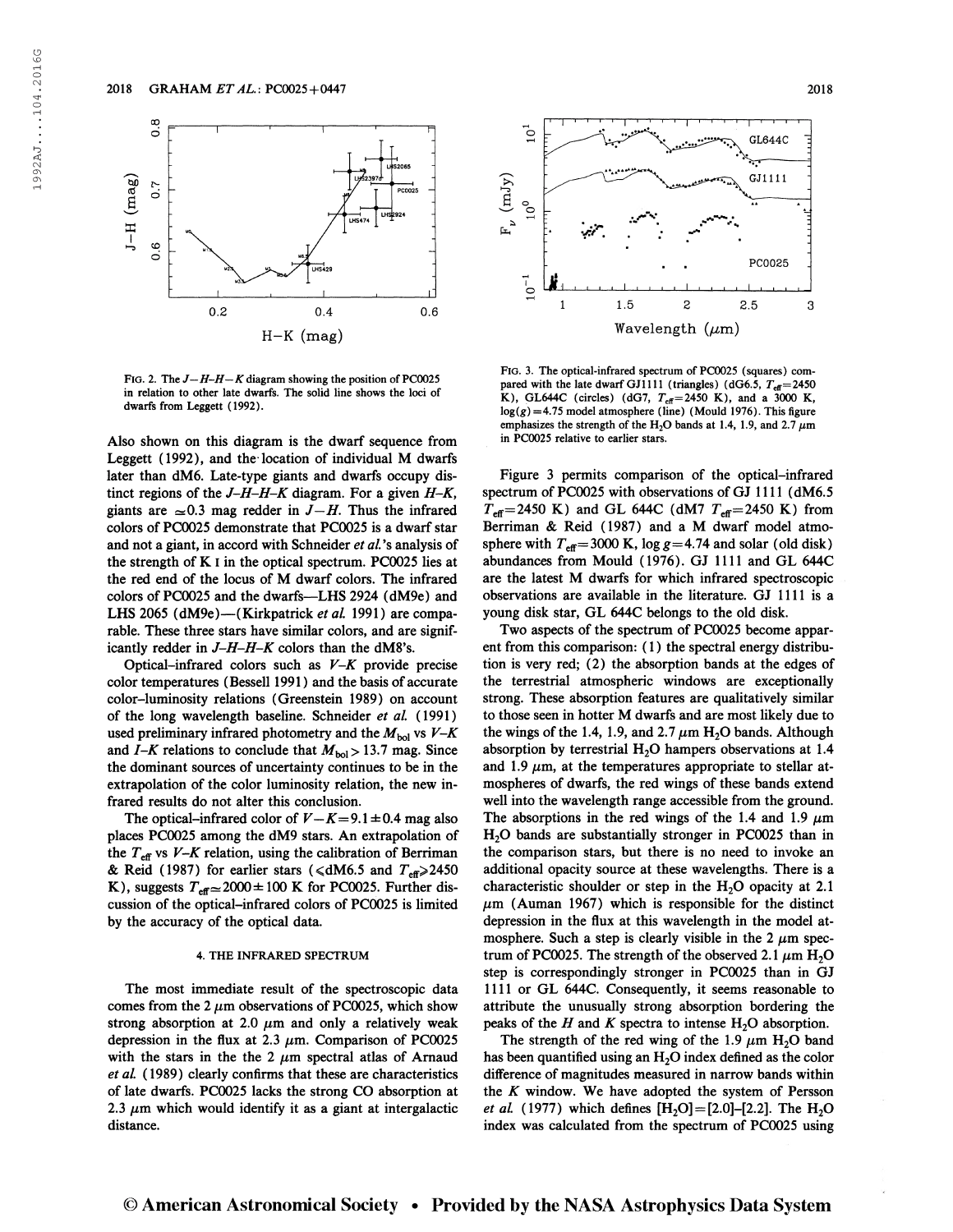the filter band passes described by Persson et al. and assuming that the zero point of the magnitude system is defined by  $\alpha$  Lyrae with a color temperature of 10 000 K. Using this system,  $[H<sub>2</sub>O] = 0.67 \pm 0.06$  mag for PC0025, which is, by a substantial margin, the largest measured value of the H<sub>2</sub>O index. For comparison,  $[H_2O]=0.33$  mag for GL 406 ( $T_{\text{eff}}$ =2600 K), which has one of the largest previously measured  $H_2O$  indices.

A number of factors may account for the the strength of the H<sub>2</sub>O bands in PC0025: principally effective temperature and chemical abundance. Infrared spectroscopy, narrow-band filter photometry, and model atmospheres of M dwarfs show a marked strengthening of the  $H<sub>2</sub>O$  bands with decreasing effective temperature (Baldwin et al. 1973; Mould 1976; Persson et al. 1977; Arnaud et al. 1989; Allard 1990). From early M-type stars  $(T_{\text{eff}} \approx 3500 \text{ K})$ , where  $H_2O$  bands first become prominent, their strength increases steeply all the way to the coolest known M stars ( $T_{\text{eff}} \approx 2500 \text{ K}$ ). The model atmospheres of Allard, which she kindly made available in tabular form, predict that this trend continues from 2500 to 2000 K. There is little variation of the  $H<sub>2</sub>O$  band strength with the range of surface gravities appropriate for dwarfs (Mould 1976).

The strength of the  $H_2O$  bands are sensitive to chemical abundances. Model atmospheres predict a slow weakening as the total metal abundance, relative to H, decreases (Mould 1976; Allard 1990). Bessell & Scholz (1989), Bessell (1991), and Leggett (1992) demonstrate a dependence of color on metallicity, which they attribute to an H<sub>2</sub>O band strength which *increases* with decreasing metallicity. Clearly, the dependence of  $H_2O$  opacity on metallicity needs to be established. The comparison stars shown in Fig. 3, GL 644C and GJ 1111, belong to old disk and young disk kinematic populations, but have the same temperature, and therefore differences may be attributed to distinct chemical abundances. The spectra of these stars are essentially identical, suggesting that the effect of metallicity is small—at least compared to temperature. The 1.4  $\mu$ m H<sub>2</sub>O band may be stronger in GL 644C, but note that the signal to noise for GL 644C is lower than for GJ 1111, especially at this wavelength. There is no evidence from the optical spectrum of PC0025 for unusual abundances. Furthermore, the recent Monet et al. (1992) survey shows no very red metal-poor subdwarfs exist. Thus, we conclude that the temperature effect is the dominant one at work in PC0025, and the great strength of the  $H_2O$  absorption in PC0025 indicates that this star is substantially cooler than the latest M dwarfs for which  $[H<sub>2</sub>O]$  index has been measured, i.e.,  $T_{\text{eff}}$  < 2500 K.

Unless some unexpected new continuum opacity source, e.g., dust grains, turns up,  $H_2O$  bands will become increasingly prominent below  $T_{\text{eff}}=2500$  K. We take as *prima* facie evidence for this statement the model atmospheres kindly provided by Allard (1990). Model atmosphere calculations for late-type dwarfs are complex, beset with uncertainties concerning their structure and opacity sources. Therefore it is valuable to show that increasing  $H_2O$ strength is not an unexpected result. The depth of a molecular absorption depends on both the ratio of band-tocontinuum opacity and on the temperature gradient (governing the limb darkening). Both these factors favor increasing  $H<sub>2</sub>O$  band strength because: (1) as the temperature decreases from 4000 to 1700 K the  $H<sub>2</sub>O$  opacity becomes larger relative to the continuum opacity owing to the rapid increase of H<sub>2</sub>O abundance relative to  $H^-$  and  $H_2^-$ —the dominant sources of continuum absorption (Auman 1967; Mould 1976); (2) so far, no suggestion has surfaced as to how one might reduce the temperature contrast, to make the atmosphere of dwarfs cooler than  $T_{\text{eff}}$  $=$  2500 K more nearly isothermal.

#### 5. THE EFFECTIVE TEMPERATURE

Berriman & Reid ( 1989) have derived effective temperatures for their sample of M dwarfs by determining the integrated flux from their observations and finding the temperature of a blackbody, normalized to the flux at 2.2  $\mu$ m, which gives the same integrand. This method should give a satisfactory answer if line blanketing or backwarming at 2.2  $\mu$ m is insignificant. Mould's (1976) models suggested that this assumption will not introduce serious errors for stars with  $T_{\text{eff}} \approx 3000$  K.

The colors and spectrum of PC0025 suggest that  $T_{\text{eff}}$ <2500 K. Allard's (1990) models indicate that at such low temperature significant backwarming is present at 2.2  $\mu$ m, and therefore Berriman and Reid's technique cannot be used. Instead we use a semiempirical variant of their method based on Allard's model atmospheres. The model atmospheres provide two factors—the degree of backwarming at 2.2  $\mu$ m and the amount of flux which is radiated longward of 2.4  $\mu$ m. The models are not very accurate (cf. Sec. 6), but these are relatively small corrections which do not vary strongly with temperature in the range of interest. Between  $T_{\text{eff}}$  = 2000 and 2500 K backwarming increases the flux at 2.2  $\mu$ m by 17%-13%, respectively. Out-of-band radiation amounts to  $18\% - 15\%$  in the same temperature range. To calculate the integrated flux shortward of 2.4  $\mu$ m we assume that the gaps in the spectrum are bridged using linear interpolation. The corrected integrated flux is  $1.3 \pm 0.6 \times 10^{-12}$  erg s<sup>-1</sup> cm<sup>-2</sup> and corresponds to  $M_{bol} = 14.3 \pm 0.5 - 5 \log_{10}(d/60 \text{ pc})$  mag. The flux density at 2.2  $\mu$ m, corrected for backwarming, fixes the solid angle subtended by the star for a given temperature blackbody—i.e., comparison of the calculated and observed flux determines the angular diameter of the star. We then use this solid angle to find the temperature of a blackbody that gives the observed integrated flux. Using the 2000 K model atmosphere leads to  $T_{\text{eff}} = 1900 \pm 600$  K. The correction factors for the 2500 K model give a temperature which is 160 K higher. Thus, the uncertainties are dominated by statistical errors. The large range allowed range in  $T_{\text{eff}}$  may be somewhat surprising, since it corresponds to a factor of 13 uncertainty in total surface flux  $(\sigma T^4/\pi)$ . In this example the monochromatic flux density is measured at a wavelength close to the blackbody maximum, so that the solid angle is very sensitive to temperature. The method works best when the normalizing flux lies on the Rayleigh-Jeans part of the spectrum where the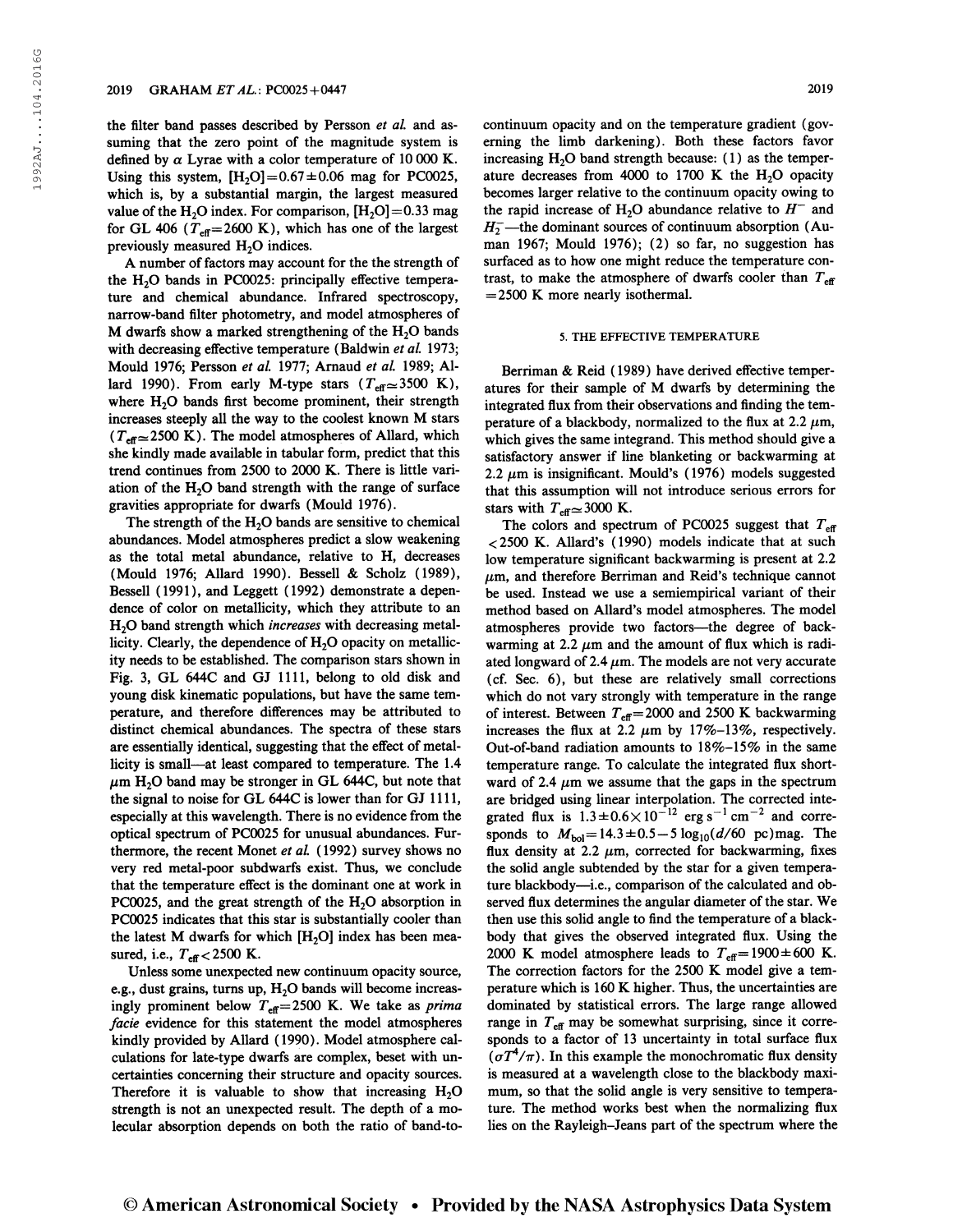flux is proportional to  $T$ , and not a higher power. Therefore, spectrophotometry extending to  $\lambda \gtrsim 5 \mu$ m will be necessary for accurate  $T_{\text{eff}}$  determinations for very cool dwarfs. The weakness of the Berriman and Reid method is that none of the information on the shape of the spectrum is used. Reliable model atmospheres, which are not currently available, are required to use that information.

## 6. COMPARISON WITH MODEL ATMOSPHERES

Figure 3 shows that the  $T_{\text{eff}}$  = 3000 K model of Mould ( 1976) provides a poor fit to the observations of PC0025. Figure 4 shows the observations of PC0025 together with two models of Allard (1990) with  $T_{\text{eff}}=2500 \text{ K}$  and  $T_{\text{eff}}$  $=2000$  K. Both models have been normalized to the flux density of PC0025 at 2.2  $\mu$ m. The 2500 K model reproduces the depth of the  $H_2O$  bands, but the  $H_2O$  bands in the 2000 K model are too strong. Although the 2500 K model gets the absorption strength right, it fails to reproduce the overall energy distribution. The disagreement is especially bad at 1.2  $\mu$ m. The latter result is not entirely unexpected since the agreement between observed infrared broad-band colors and model atmospheres for hotter M dwarfs is also unsatisfactory (Persson et al. 1977). Allard ( 1992) suggests that the strong absorption between 1.2 and 1.32  $\mu$ m is due to the 0-1 and 1-2 bands of FeH, which are not included in the calculation.

Another aspect of the infrared spectrum of PC0025 highlighted by Fig. 4 is the weakness of CO. The position of the R branch  $v=0-2$  band head at 2.294  $\mu$ m is clearly indicated by Allard's model atmosphere. On the other hand CO is present in GJ 1111 & GL 644C (Fig. 3). The absence of CO absorption may be evidence for a low abundance of this molecule, either because the C abundance is low, or because C is locked up in graphite grains.

There is a systematic discrepancy between the strength of the  $H_2O$  bands in stars and that predicted by Mould's (1976) and Allard's (1990) model atmospheres. For example, consider GJ 1111 ( $T_{\text{eff}}$ =2450 K), which is shown in Fig. 3. The 3000 K model provides a fair fit to the strength of the  $H_2O$ , but the model at the correct temperature for this star  $(2500 \text{ K})$  clearly has too much  $H<sub>2</sub>O$ absorption to match the observations. From our estimate of  $T_{\text{eff}}$  for PC0025 we might have expected the 2000 K model to be appropriate. However, once again a hotter model is in closer accord with the observed depth of the  $H<sub>2</sub>O$ . The observed weakness of  $H<sub>2</sub>O$  bands relative to the model predictions might indicate the presence of an additional continuum opacity source. The observations of Berriman & Reid (1987) beyond 2.2  $\mu$ m rule out warm dust as this source from the absence of substantial thermal reradiation in hotter stars. However, if dust is restricted to the photospheric layers and is in equilibrium at the photospheric temperature it will not be revealed by a long wavelength excess. The uncertainties in the temperature of PC0025 are large enough that its atmosphere may be sufficiently cool for gas and refractory grains to coexist.

While there are clearly problems with the currently available model atmospheres, the qualitative agreement be-



FlG. 4. Observations of PC0025 together with two models of Allard (1990) with  $T_{\text{eff}}=2500 \text{ K}$  (solid) and  $T_{\text{eff}}=2000 \text{ K}$ (dashed). Both models have been normalized to the flux of PC0025 at 2.2  $\mu$ m. The hotter model reproduces the depth of the H20 bands, but fails to reproduce the overall energy distribution. Note the weakness of the CO  $v=0-2$  band head at 2.3  $\mu$ m.

tween observations and theory begins to be encouraging. The data presented here suggest that it might be possible to construct a practical temperature scale based on the strength of  $H_2O$  bands from dM6.5 to dM9 and perhaps beyond. For there to be a simple mapping from  $H_2O$  band strength to temperature, the effects of metallicity must be understood. This is one of the issues that will be resolved by future infrared spectroscopic studies of late dwarfs.

### 7. THE NATURE OF PC0025+0447

The key question about the late M dwarfs which we hope infrared observations will answer is: are these stars above or below the main sequence H burning limit? This is a difficult question to answer because the luminosity and temperature of low mass stars depend on mass and age. As a consequence, a young brown dwarf can masquerade as an older H burning star. Therefore, it will be difficult to come to any definitive conclusions regarding the status of PC0025 with the limited information we have available.

Figure 5 shows contours of  $T_{\text{eff}}$  on the mass-age plane for model B of Burrows et al. (1989). We have plotted the contour for the measured value of  $T_{\text{eff}}$  together with the  $1\sigma$ limits. Thus Fig. 5 shows the allowed region in mass-age parameter space where PC0025 may exist. If the mass limit for H burning stars is 0.08  $\mathcal{M}_{\odot}$ , then PC0025 is a brown dwarf if  $t < 10^9$  yr. The age of PC0025 is unknown because kinematic data, which would allow this star to be assigned to a specific population, are unavailable. If the chromospheric activity of PC0025, as evidenced by strong H $\alpha$ emission, is taken to imply youth, i.e., belonging to the young disk, then  $t \lesssim 7 \times 10^8$  yr. At this age the allowed region in Fig. 5 excludes H burning stars at the  $1\sigma$  level. The link between chromospheric activity and youth is not unique; several old disk stars have H $\alpha$  emission. The presence of chromospheric activity in older stars is usually associated with the presence of a nearby companion (e.g., Giampapa & Liebert 1986). The optical or infrared images